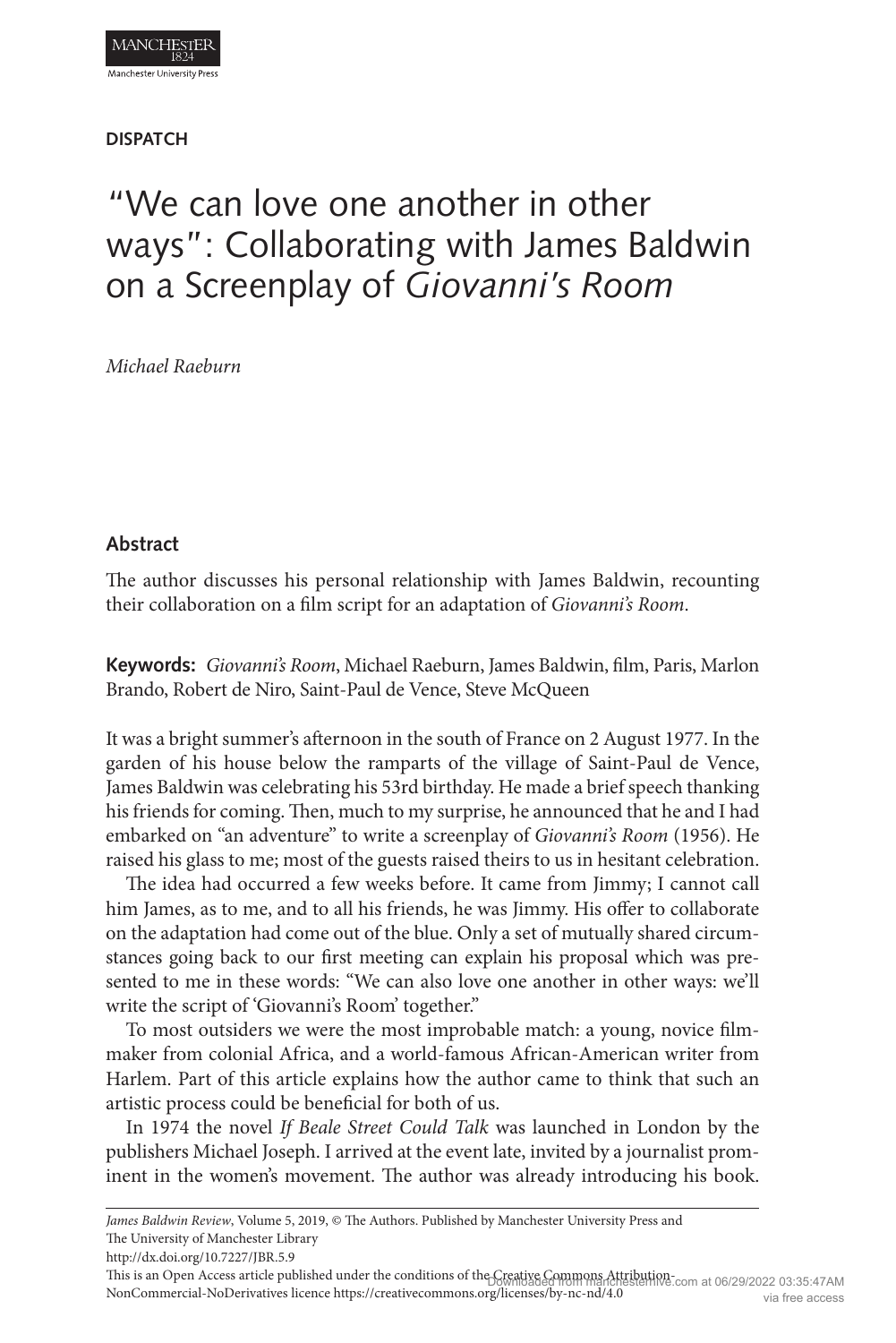

**Figure 1** Launch of Michael Raeburn, *Black Fire!*, with an introduction by James Baldwin, The Africa Centre, London, January 1978. From left, Julian Friedmann (publisher), James Baldwin, Michael Raeburn. All rights reserved and permission to use the figure must be obtained from the copyright holder.

I don't remember what he said because I was fixated by him. Being from Africa, for me his head and face were like a Benin mask come alive. I was spellbound by such African beauty—the high forehead, the bulging eyes common to depictions of trance states—and by the energy of his delivery, too, which was more passionate than what is considered acceptable in northern cultures, yet maintained, in its seamless flow, an icy coherence.

Drinks flowed after the formal reception. The author was enjoying fine whiskeys on the rocks. So was I. Guests filtered away, leaving a small group in which Baldwin was arguing with a Northern Irish Catholic whom he identified as belonging to a "repressed minority." But when he went on to compare the situation of Catholics in Northern Ireland to that of the blacks in America, the other man indignantly rejected the comparison. The author's reaction to this whiff of racism can only be described as hopping mad: his eyes grew so large I thought they would pop out and floor his opponent. I found myself vigorously defending Baldwin. He clutched my arm like a fellow comrade. Already it was apparent that despite the gulf between our backgrounds we shared a similar political spirit.

The next day Jimmy invited me to lunch at The Savoy where he was staying. We began by talking politics. Luckily I was familiar with his work. He was interested to hear about my commitment to the liberation war in Africa against the British, and about my first film, *Rhodesia Countdown* (1969), that occasioned my enforced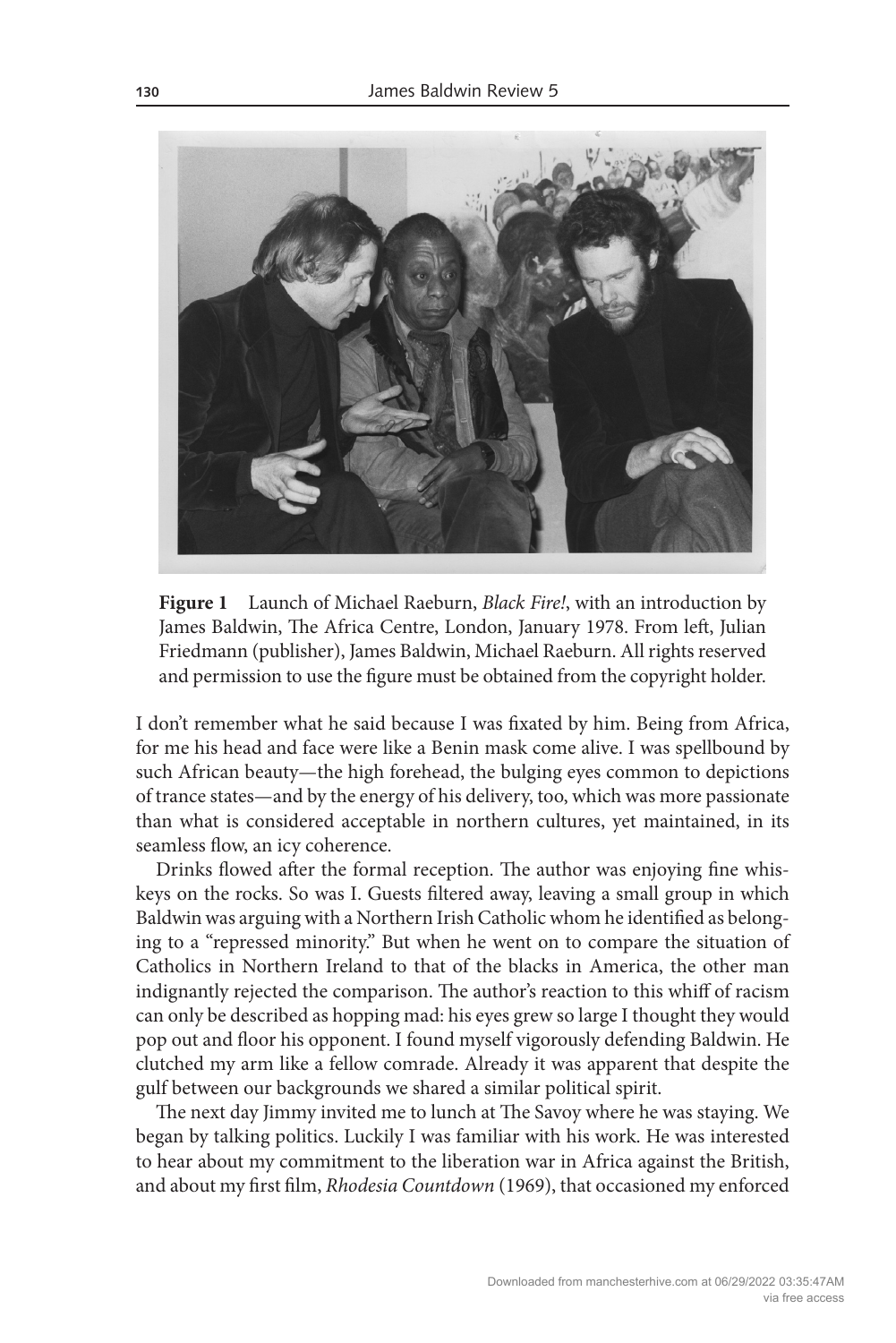exile by the white minority regime, an exile that endured until the country became Zimbabwe in 1980 after the first democratic elections. The struggle against racial repression in Africa and in America was to become a recurring subject for us. When it arose during the script collaboration, Jimmy confirmed that the class issue between Guillaume and Giovanni was a concealed metaphor for racial prejudice; as Giovanni explains, "When something has happened to humiliate him and make him see, even for a moment, how disgusting he is, and how alone, then he remembers that he is a member of one of the best and oldest families in France."1

Our conversation at The Savoy veered off into literature. Being the unusual offspring of an Italian-Jewish-Arabic mother, born in Egypt, I spoke several languages and had studied French literature at university. When I mentioned that I found *Go Tell It on the Mountain* (1953) to be "Proustian" with an African-American pulpit fluency and soaring choral rhythms, he laughed with his famous child-like spontaneity.

It was politics and literature that first drew us together. From an early age Jimmy had read widely to survive his stepfather's cruelty and to escape the "ghetto mentality" of Harlem. I was surprised to find that he lacked friends with whom he could talk about his writing as an artist, instead of as a spokesman for civil rights. Art in its purity was his aspiration; his political destiny may have assisted his success as a writer, but it cramped his choice of content—that is how he saw it. His attempt to find a more congenial context in which to write and think was one of the reasons for his coming to France in 1948. *Giovanni's Room*, his first book not explicitly dealing with issues of racism, was a product of this decision.

Published in 1956, the novel was to some extent a present from him to the people of France who had openly welcomed him as a great writer . . . not as a black one, nor a gay one, nor a political one. The accuracy and eloquence of his descriptions of France and the French in *Giovanni's Room* must have been behind the committee's decision to award him the Légion d'Honneur in 1986. Jimmy was truly honored to receive it. I was among the group of his friends who celebrated the occasion at La Coupole restaurant in Paris.

With *Giovanni's Room* being set in France, but written in English, the French characters speak English with a Gallic intonation and phrasing, while David speaks American English with smatterings of French, and Giovanni speaks good English and French, throwing in bits of Italian. The result being that the reader gets a real sense of being in France. For Jimmy it was essential to carry this over into the film and never to get bamboozled by commercial pressure to have American English throughout. This technique is so well achieved in the novel that we transposed certain passages into the script pretty well verbatim, like the exchange in Guillaume's bar between an outrageous "*folle*" and David: "Oh my poor friend, so young, so strong, so handsome—will you not buy me a drink?" To which David vehemently responds, "Va te faire foutre!"2 Here, David's French is understandable as a brutal dismissal, and the tone of the Frenchman speaking English would be sustained in the film not just by his accent, but by the stiff turn of phrase: "... will you not buy me a drink?"

Our chance meeting in London had sparked an immediate friendship. But another and more spectacular incident was to raise it to another level that would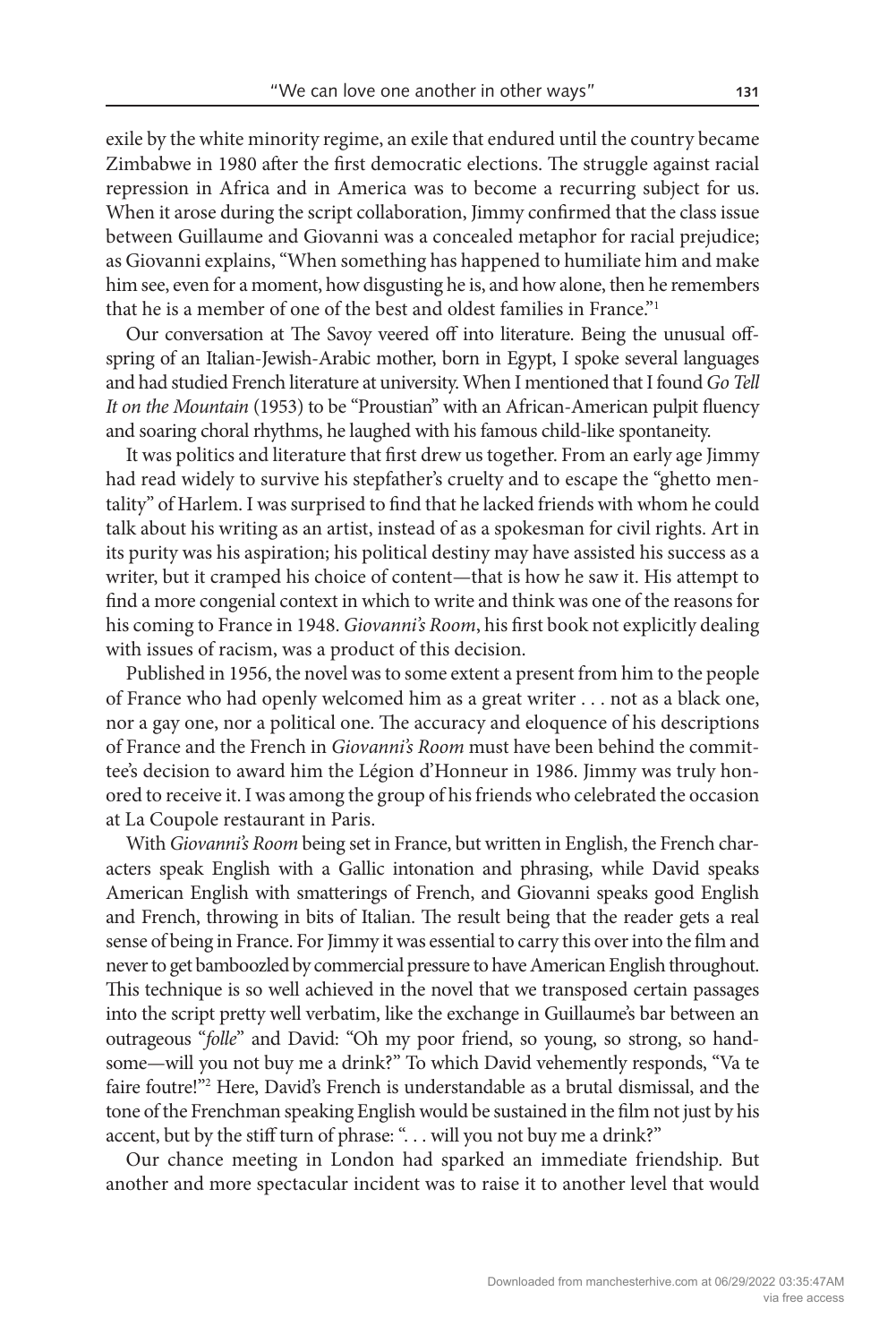lead us to the adaption of his singular novel. I did not see Jimmy for over a year, during which I was in Tanzania making a drama-documentary called *Beyond the Plains Where Man Was Born* (1976). The edit of the film brought me to Paris in the summer of 1976. I was strolling on the left bank enjoying the sun on the Rue St. André des Arts. The road is full of nondescript restaurants, all of them, at the time, unfamiliar to me. But as I passed an unprepossessing one, I found myself wanting to go inside and find out what kind of people frequented the area. I entered through a red, thick-curtained corridor into the dining room . . . and there was Jimmy staring straight at me, despite being seated with a couple of friends. There is no "normal" way of explaining this—how does a mother know her child is in danger on the other side of the globe? We were both flabbergasted.

From then on, until the last year of his life in 1987, I always knew when he had arrived back from America to his house in Saint-Paul de Vence: "Hi Baby," he'd say, upon answering the phone, "I just walked in!" And I'd say, "I know." Or when he traveled, unbeknown to me, to the States, I'd phone his mother or his sister's residence in New York, and it would be the same thing.

The time had come to face my sexuality. As a student I had participated in the 1968 Paris uprising when everyone was throwing everything into question: political systems, class issues, social behavior, moral values, sexual and psychological identity . . . everything! And now I was in love with, and loved by, a gay man to whom I felt connected in a way I had never known and would never know again. I was ready to turn myself inside out in the search for my sexual nature beyond any psychological, cultural, social, or political blocks that might have been implanted in my subconscious.

Jimmy was very patient with my bewilderment and hesitancy. "But I like women," I'd say. "So do I," he'd respond. He could see right through me. He knew me better than I knew myself. During a dinner at the Colombe d'Or restaurant in Saint-Paul de Vence, he told an agent, for whom he had no respect, that a book I was writing on imperialism in Africa was not for him, although he had not, as yet, read a word of it! Called *Black Fire* (1978), it was published simultaneously in the U.K. and the U.S.A., with an introduction by Jimmy.

It was part of his nature to want to help those he was close to, as he would his ex-lovers, and his family, always, especially his mother and his brother, David. I felt nurtured by him, and safe, because I knew he would never force me to be somebody I wasn't . . . although neither of us, as yet, were sure who that was.

I became a challenge for him. He was charmed by my mentioning how much I admired a boyfriend he had for a while who was by nature bisexual, adding that bisexuality must be a state of higher consciousness that ought to be aspired to. Encouraged, he looked for arguments and ways to help me sort myself out. And so it came to be that while I was struggling to cope with my sexual turmoil, he made his extraordinary offer as a potentially helpful exercise: "We can also love one another in other ways: we'll write the script of 'Giovanni's Room' together."

Over the years I have thought a lot about why he made this proposition to me in particular. He was such a confident and talented artist that he had rarely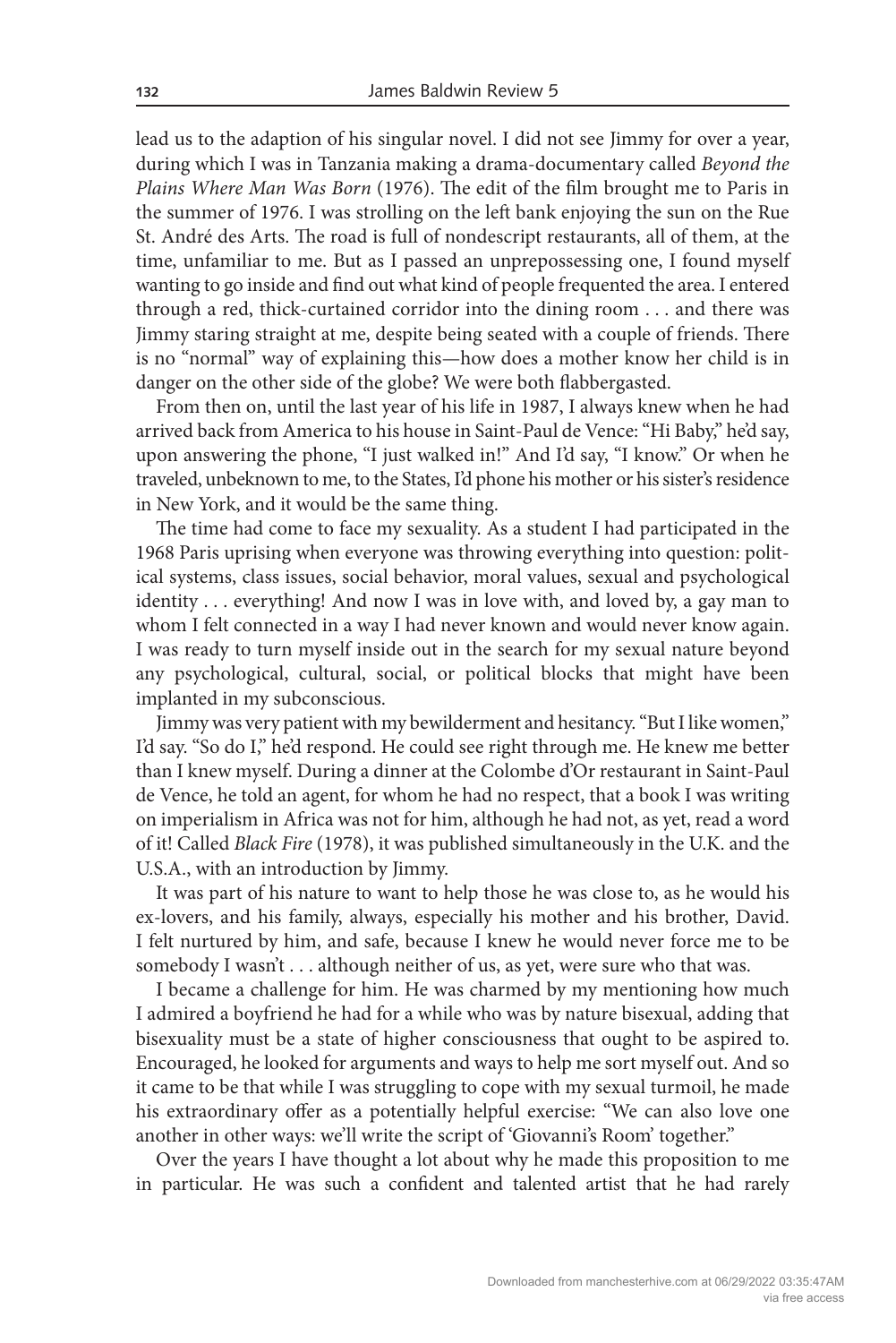collaborated with anyone before. He was certainly keen to have a film made of the novel; this would be a natural consequence for something that had been written to a great extent to ease the stress of his political activities. He mentioned that some time after the book came out he had written a rough draft of a script. Of course I wanted to read it, but he would not give it to me, saying it was better to start afresh. He was clearly not satisfied with it, but I never found out why.

The fact that I was very much *there* as his lover, and as a filmmaker, too, with a good knowledge of French culture, were surely more reasons for his making his offer. What must also have been significant, because he felt so isolated on an artistic level, was the pleasure he had got from our discussions on literature and on the literary aspects of his own work. Writing a script together promised to be a warm and fruitful extension of our budding relationship.

*Giovanni's Room* had often cropped up in our conversations. After we became lovers the basic subject of the novel led him to suppose that what I was experiencing with him could provide me with immediate access to David's character, while perhaps also giving me insights into my relationship with him. When he told me this, I was disconcerted. I had none of the character's sense of shame and despair about homosexuality that lay in him like "the sediment at the bottom of a stagnant pond," making him feel "as awful as a decomposing corpse."3 I did share his confusion, but not his fear. David's terrors came from a homophobic background that was not dissimilar to mine. But like racism, homophobia was intolerable to me.

Of course, I could not refuse Jimmy's offer. I soon found myself in the invaluable but unorthodox situation where the writing of a script also became a therapeutic process, and one in which the psychotherapist was an active participant. Just as I had certain similarities to David, Jimmy was as passionate as Giovanni. Furthermore, Giovanni was bisexual—a constant feature of our relationship.

Fortunately, my feelings for him overcame my discomfiture. Hardly a day goes by when I do not think of him, and of how fortunate I was to have shared his remarkable spirit, and to have had the honor of collaborating with him.

Getting down to the script began early in 1977. The work was sporadic because we were both traveling a lot. It was after Jimmy's birthday party in August that the pace of writing picked up due to two remarkable strokes of fortune when two stars of the cinema came charging into the project like knights in shining armor!

In September we were driving from Saint-Paul de Vence to the 1977 American Film Festival in Deauville where Andy Warhol was presenting his film *Bad* (1977). Jimmy saw an opportunity to catch up with him. The author's fame had spread far and wide and brought many connections with it. On the way we called in to see Yves Montand and Simone Signoret, the darlings of the French public, for whom Jimmy had become their darling! I mention this simply to indicate the extent to which Jimmy was connected to France. It was of prime importance to him that the truth, in all its detail, that is contained in such intimacy should be transferred from *Giovanni's Room* into the film.

During the festival the first moment occurred in the main theater while waiting for a screening of *Star Wars* (1977) to begin. I was seated between Jimmy and an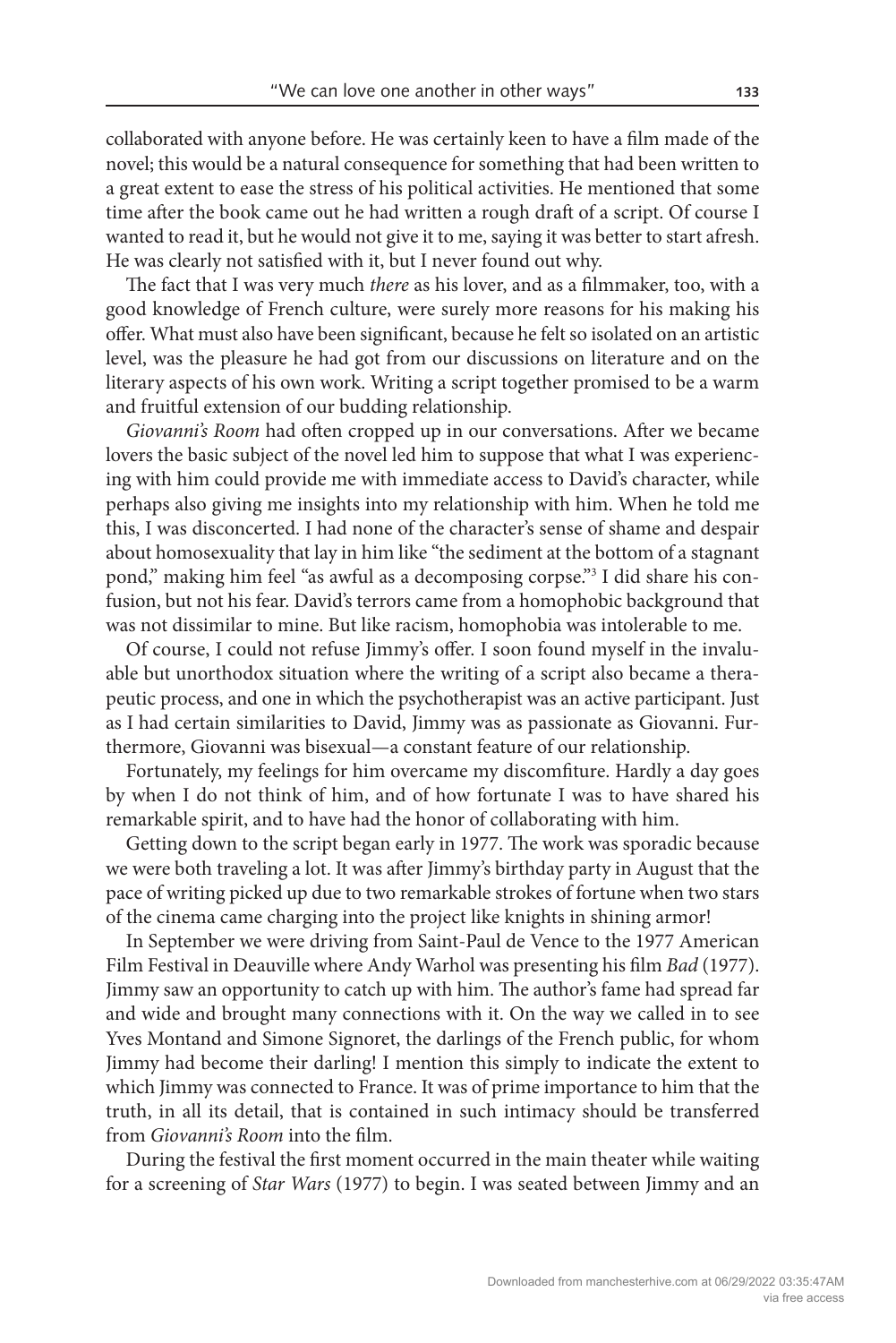unknown woman who, when she recognized the author, leaned across and introduced herself to him as a PR representative for Robert de Niro. It was unbelievable to hear her open the conversation with, "Have you ever considered making a movie of *Giovanni's Room*?" Jimmy replied, pointing at me, "We're writing it." She said that de Niro was interested in finding a role "outside of his comfort zone," and a gay character like Giovanni fitted the bill. After the festival she contacted Jimmy to confirm the actor's interest and that he looked forward to reading the script.

The second incident occurred in February 1978 and involved Marlon Brando. This was after *Missouri Breaks* (1976) and before *Apocalypse Now* (1979). Brando and Jimmy had met through civil rights activities and become friends. Holed up in a *hôtel particulier* (private hotel) on the Paris left bank, Brando was keen to get out and visit old haunts. A tough proposition, as Jimmy and I found out on arriving at the gates to the hotel where a band of paparazzi was waiting to pounce on the star. But Brando had hatched a plot for his escape. His frosted glass saloon drove off, followed excitedly by all the paparazzi. After which a humble taxi drew up. The three of us climbed in, Brando wearing a woolly hat pulled down over his brow, his enormous body made more so by a thick winter coat. Then we drove around the city, unnoticed, for at least an hour without getting out.

We had crossed the river into Les Halles when the actor brought up *Giovanni's Room* because much of the novel is located there. All of us lamented the disappearance of the old Halles, the buzzing halls of the central food market. At which point Jimmy came out with our adaptation project. The actor responded at once by saying he wanted to play the part of Guillaume, the unscrupulous owner of a bar in Les Halles. I couldn't believe my ears. No one would believe it: we had de Niro, and now we have Brando! A producer friend, Philippe Carcassonne, would stop me talking in a Paris café about this celebrity casting because he feared people would take me for a mythomaniac.

Brando spoke seriously about playing the part. He remembered the book well. He referred to a passage where David compares Guillaume to a monkey eating its own excrement: as David watches the Frenchman, "his utter grotesqueness made me uneasy; perhaps in the same way that the sight of monkeys eating their own excrement turns some people's stomachs."4 Being the very particular actor that he was, as Brando continued to "camp up" the prospective role in the back of the taxi, I imagined him reveling in other aspects of Guillaume, as in David's comment about his lewdness in conversation with their friend Jacques: "revolting in that it not only failed of wit, it was so clearly an expression of contempt and self-contempt, it bubbled upward out of them like a fountain of black water."5 Interpreting lewdness as "a fountain of black water": perfect fodder for Brando!

I scored a point by telling the actor how much I admired his performance in the Pontecorvo film *Queimada* (USA title: *Burn*, 1969), in which he played an English secret agent who gets involved in a slave revolt in the Caribbean for his own selfish reasons. The actor had created a brilliant composition of an affected, self-seeking English gentleman with a plummy, public school accent. So I said something to the effect, "Playing Guillaume will give you the chance to do for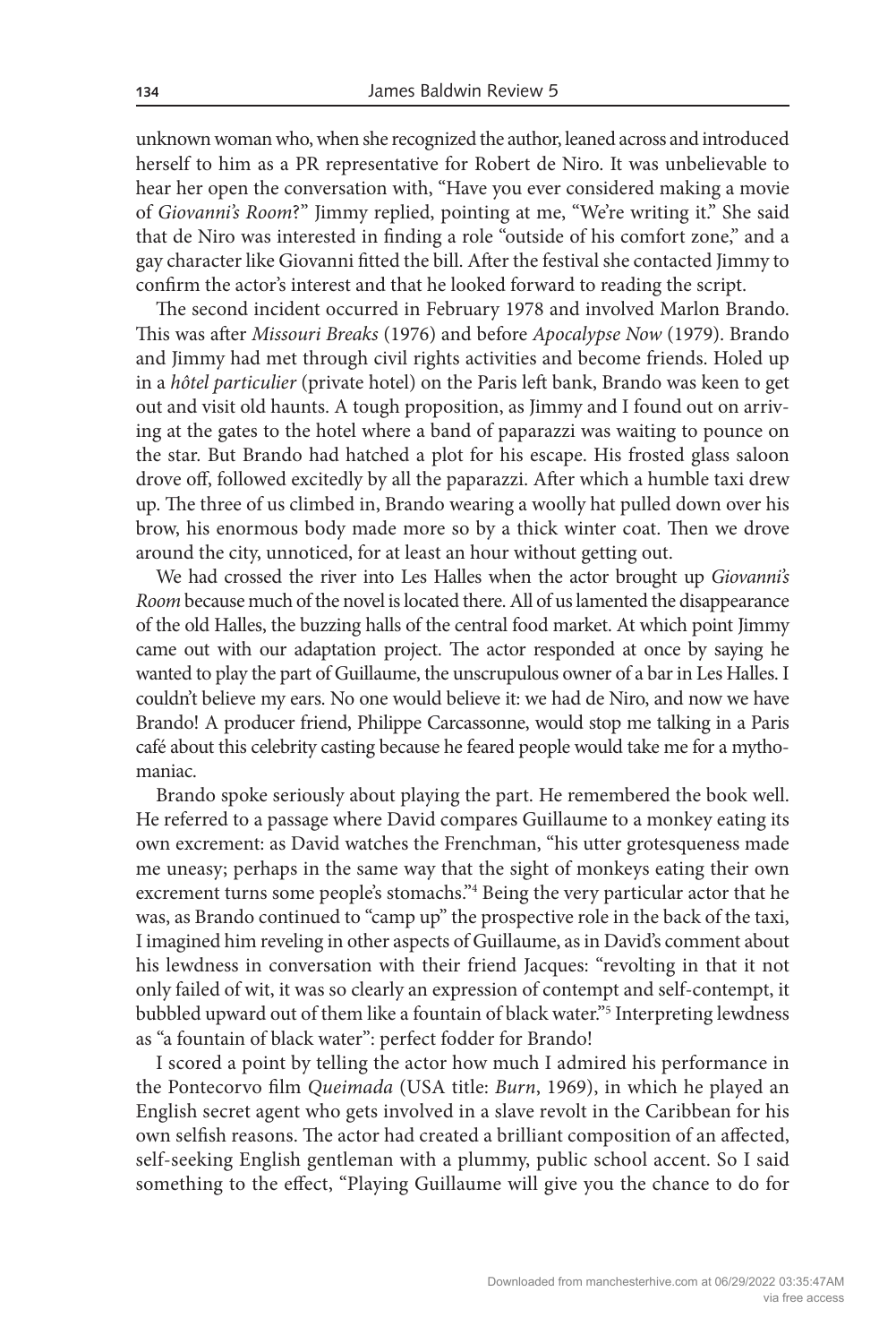the French what you did for the English in *Queimada* . . ." Brando appreciated this cross-reference.

The exchanges in the taxi were a moment of epiphany for me. I suddenly "saw" the film of Jimmy's book, Brando having provided me with the key to its style in his famously mannered performances. The title of a recent Doris Lessing novel, *Briefing for a Descent into Hell* (1971), flashed across my mind as an adequate description of the film's central mood or tone. The title made them both smile.

Initially, Jimmy was wary of my approach. His taste in film leaned toward social and political realism. In the scripting process he tended to concentrate on the dialogue, letting it drive the characters and the story, and skimped on his genius for place descriptions. His memorable character traits were also missing. The novel's thematic core is the pain and suffering of lost souls: frustration, resentment, envy, self-deprecation, despair, claustrophobia, panic, hysteria, terror . . . and "the darkness and long moan of this long night."6 Some of these needed highlighting to better illustrate the characters. The script risked veering toward a theater piece; since Jimmy was also a master playwright, such a step was an instinctive progression for him.

There was another crucial element that had to be brought to the table. What Brando had done by highlighting the dramatic force of "the bad guy" Guillaume was to remind me how, in the novel, the predicament of the protagonists is reflected in their environment—a *sine qua non* for a movie. This merging of character and place is achieved in the text through the first-person narrative of David, who epitomizes pain and suffering. The technique enables the author to give a bleak and often highly distorted picture of everyone and everything as seen by David, while adding perceptive and disturbing insights that the David character himself would be incapable of: as when the young man's explanation of the disgust and pity he feels for his friend, Jacques, includes a remarkable turn of phrase describing his eyes as those of "a dying man who looks everywhere for healing"—a tantalizing performance indication for an actor.7 Subjective, too, is this view of Paris from a bus as David's affair with Giovanni progresses and anguish pursues the American, twisting his vision of reality: "Mist clung to the river, softening that army of trees, softening those stones, hiding the city's dreadful corkscrew alleys and dead-end streets, clinging like a curse to the men who slept between the bridges—one of whom flashed by beneath us, very black and lone, walking along the river."8

After the taxi episode in 1978, while searching to convey a signatory style for the film to the author, I qualified what I felt to be the overall atmosphere of his novel as "impressionistic." Baldwin was not against the qualification, but worried about it. Fortunately, his generosity of spirit allowed him to listen to the cocky young boy from the colonies telling him how his literary style might be translated into the language of cinema so as to fuse the characters and their milieu, while the narrative moves from the claustrophobia of Giovanni's room, to the bars and their fraught clientele, into the sad light that falls upon the streets, ending in the desolate house in Provence where David awaits the execution of Giovanni.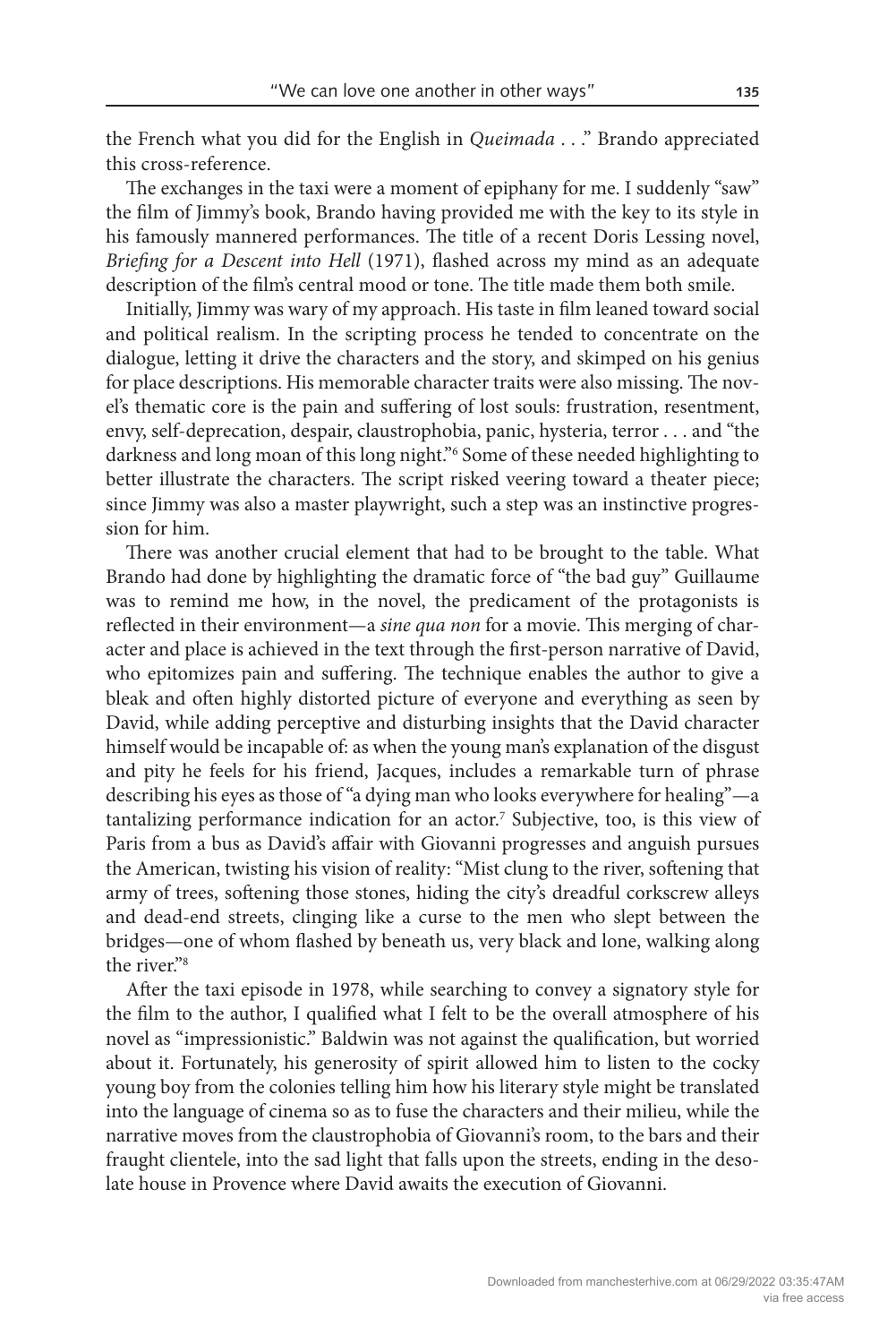Because of Brando's desire to play Guillaume, the bar owner, I began pleading my case by presenting passages set in the two Paris bars featured in the story. At Guillaume's the atmosphere is depicted as: "A noisy, crowded, ill-lit sort of tunnel."9 The author focuses on the clientele who are the stars of this theatrical setting, with their "camp" mannerisms and their lewd conversations laced with vicious remarks. David, through his own turbulent emotions, is part of the ambience: "I stared at the amber cognac and at the wet rings on the metal. Deep below, trapped in the metal, the outline of my own face looked upward helplessly at me."<sup>10</sup>

As I have previously indicated, the sense of authenticity in the novel also depends on attention to the use of languages with regard to the French speaking English and the foreigners speaking French. Such authenticity extends to the descriptions of place, and to the accurate depictions of French character. Nowhere is this better illustrated than in the second bar in Les Halles which is owned by Mme. Clothilde, and frequented after hours by David, Giovanni, Jacques, and Guillaume:

Behind the counter sat one of those absolutely inimitable ladies, produced only in the city of Paris, but produced in great numbers, who would be as outrageous and unsettling in any other city as a mermaid on a mountain top. All over Paris they sit behind their counters like a mother bird in a nest and brood over the cash-register as though it were an egg. Nothing occurring under the circle of heaven where they sit escapes their eye.<sup>11</sup>

The high drama continues when Mme. Clothilde "turned with the air of an actress about to deliver the severely restrained last lines of an exhausting and mighty part. 'On t'offre, Pierre,' she said majestically. 'What will you have?'—holding slightly aloft meanwhile the bottle containing the most expensive cognac in the house."12 For the script, I hoped we could come up with an adequate portrayal of Mme. Clothilde's captivating presence.

In the same bar, there is a shocking portrayal of a clientele of "*folles*": "screaming like parrots . . . they looked like a peacock garden and sounded like a barnyard. . ."13 One of them is described as "a mummy or a zombie," in prose that rises to the surreal: "It walked on its toes, the flat hips moved with a dead, horrifying lasciviousness . . . it glittered in the dim light."14 There could be no better metaphor for a man from hell, mannered to a feverish pitch as he flares up after a rebuttal from David: "The dark eyes narrowed in spite and fury and the scarlet mouth turned down like the mask of tragedy . . . he straightened up as though he were a princess and moved, flaming, away from the crowd."15 How does one convey "flaming" in a script? Simply by using the author's phrase to lend power to the scene, since no scriptwriter could have invented it!

Of course the violence of the *folle* comes from David's gut reaction. Even so, the portrait is realistic since it illustrates how far the expression of gayness can go in defiance of homophobia. As a blend of the real and the unreal, of thematic purpose and its psychosocial manifestation, the "zombie" helped conclude our debate on a stylistic formula for the film. "But it's not a horror movie," Jimmy warned me. I promised him never to lose sympathy for his characters and to preserve their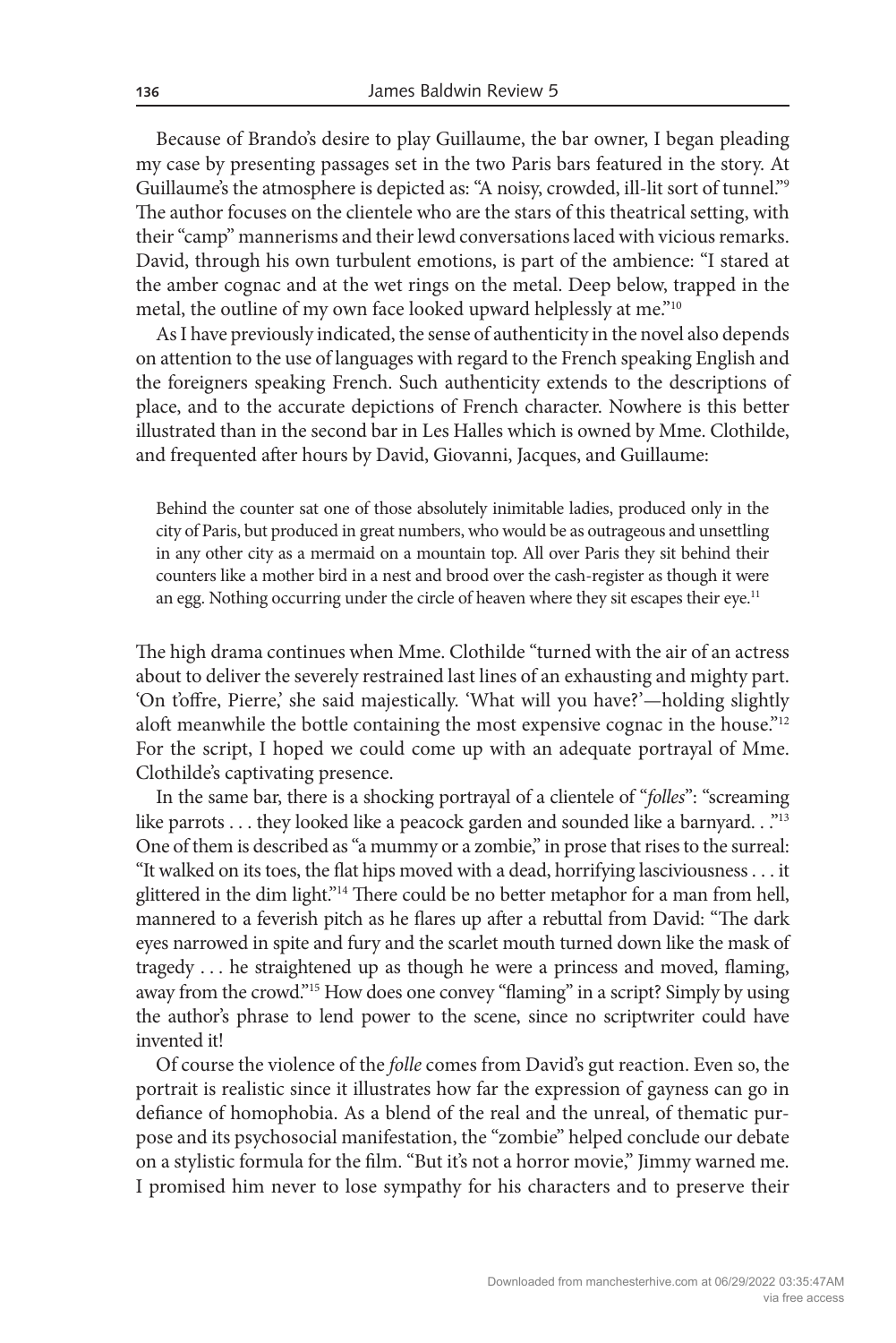complexity as he had written them. To further allay his concern about the "descent into hell" as a cinematic experience, I encouraged the inclusion of optimistic moments that occasionally cut through David's gloom: "Our oysters came and we began to eat. Giovanni sat in the sun, his black hair gathering to itself the yellow glow of the wine and the many dull colours of the oyster where the sun struck it"—a glimmer of hope that the young American might let love take him over.<sup>16</sup>

The search began to select episodes from the book for the script. Most of the scenes I have already referred to went into the first draft. The "marked style" opens the film, just as it does in the book with David's first lines:

I stand at the window of this great house in the south of France as night falls, the night which is leading me to the most terrible morning of my life. I have a drink in my hand, there is a bottle at my elbow. I watch my reflection in the darkening gleam of the window pane.<sup>17</sup>

Giovanni's small and cluttered room intensifies the emotional thrust of the narrative: "The room had two windows, against which the courtyard malevolently pressed, encroaching day by day, as though it had confused itself with a jungle."18 Intimate details of the room are highlighted in the scripting to expose the lodger as a deeply troubled soul; who but such a person would begin his life story by saying: "I left my village one wild, sweet day. I will never forget that day. It was the day of my death. . ."19 The sad room is like a decorated theater set defining Giovanni, and it soon becomes a stage for the uncertain growth and swift demise of the couple's love, after "anguish and fear had become the surface on which we slipped and slid, losing balance, dignity, and pride."<sup>20</sup>

We were writing in haste, itching to get to the end so that we could have an overall picture of structure and content. Only then could we make decisions on how to approach a second draft. As a consequence, the first draft contains little of the descriptive, and so often cinematic, magic of the book; portrayals of places and characters are prosaic; but the dialogue works.

This being said, a script is not a work of art. It is more like an architectural plan, and must obey formal structures in which one page equals one minute of screen time—a severe limitation. It is hard to transfer the emotional power of a literary setting into scripted form. But it needs to be done as vividly as concision will allow. When a scene is full of action, it becomes easier: the end of the book almost reads like a script as David's imagination reaches fever pitch, bringing Giovanni's executioners from his prison cell on death row into the house in the south of France: "My executioners are here with me, walking up and down with me . . . They are everywhere I turn. Walls, windows, mirrors, water, the night outside they are everywhere."21

During the writing, what became useful as a guide were references to other movies, especially those of Orson Welles. Jimmy admired Welles for the epic breadth of his vision and his use of language; they also shared a passion for Shakespeare. His early life in Harlem was not short of Shakespearean moments, and neither are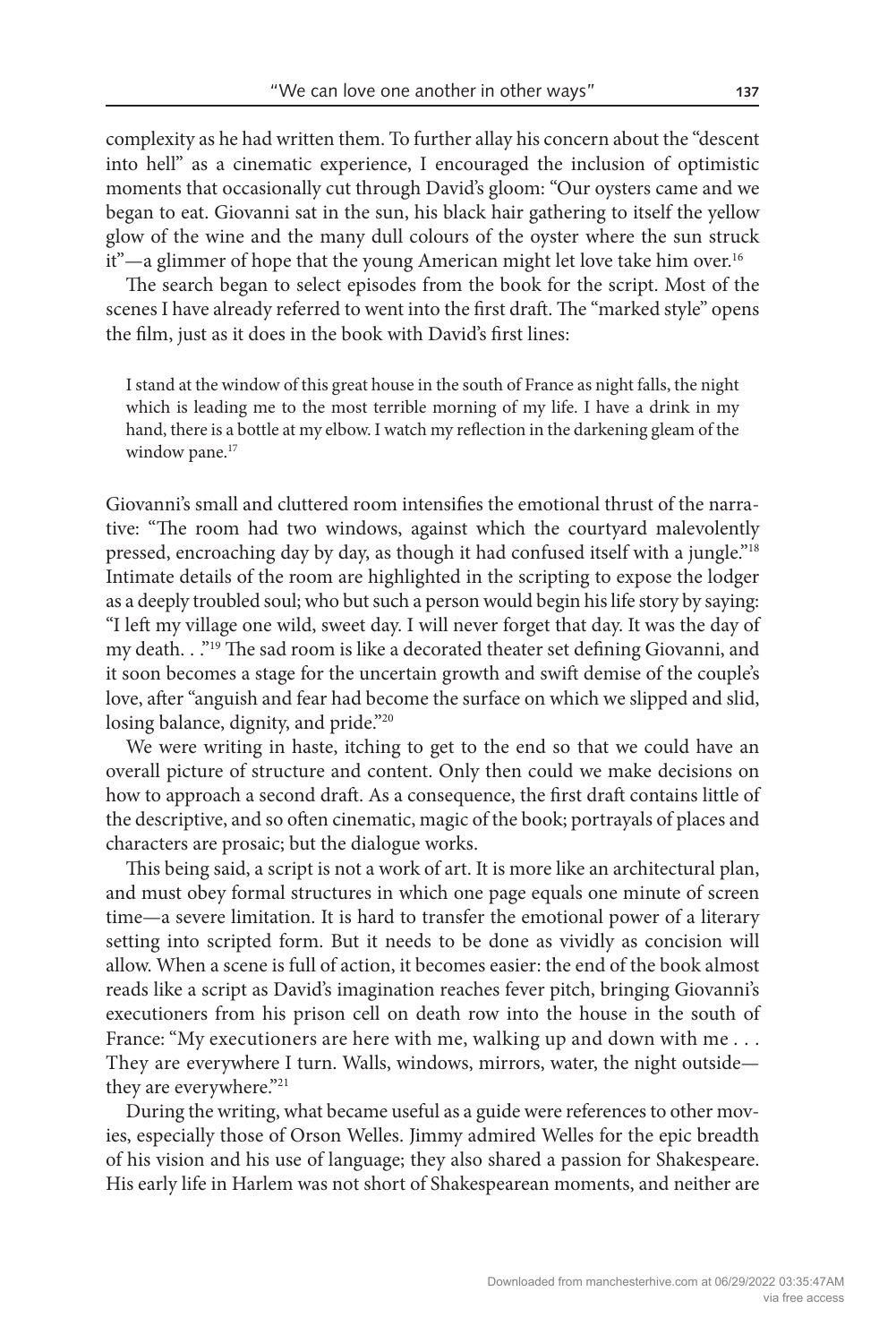his novels. In *Giovanni's Room* the effects of David's guilt contain echoes of the bard's tragedies: "Giovanni will be rotting soon in unhallowed ground in Paris. Until I die there will be those moments, moments seeming to rise up out of the ground like Macbeth's witches, when his face will come before me, that face in all its changes. . ."22 Moreover, the author's time in the pulpit under the stern influence of his preacher stepfather taught him all about the power of the well-spoken word. But when I said that the novel had Wellesian stature, Jimmy replied, "It's a small story." Again, I resorted to the "zombie" for help who, like the soothsayer in *Julius Caesar* with his "Beware the Ides of March," becomes a prophet of doom after David tells him to go to hell: "'Oh no,' he said, 'I go not to hell,' and he clutched his crucifix with one large hand, 'But you, my dear friend, I fear you will burn in a very hot fire.'"23 I finished by saying something to Jimmy along these lines: "The novel may be 'a small story', but it has a mythological grandeur that comes from David and Giovanni's tragic and ill-fated destiny, their fall from grace." Jimmy connected with this.

For a while, on we went with the script. We'd discuss, I'd write, he'd read then write or sometimes scribble notes on the page, as demonstrated in the photographed examples from the script with handwritten annotations by the author (Figures 2 and 3). When we had written approximately the first quarter, we agreed that the dramatizations were sometimes overdone—certainly in the scenes of David's torment in the Provence house. This was my error, being the "novice filmmaker" that I was at the time, having been named as such by the producer of my first feature film, *The Grass Is Singing* (USA title: *Killing Heat*, 1981), that I was to adapt from Doris Lessing's novel and direct three years later. For me, to read the first draft today is embarrassing at times. But I am confident that we were on the right path.

| <b>GIOVANNI</b><br>Measure! Ahm, maisthese people and their                               |  |
|-------------------------------------------------------------------------------------------|--|
| measure! They measure the gram, the centimetre.                                           |  |
| these people, and they pile all the little scaps                                          |  |
| scraps they save in the stocking or under the                                             |  |
| bed. And what do they get out of all this                                                 |  |
| measure? A country, I tell you, which is                                                  |  |
| falling to pieces, measure by measure before                                              |  |
| their eyes. Measure! I do not like to shock<br>you by telling all the things these people |  |
| measure before they let themselves do any little                                          |  |
| thing. But I will offer you a drink now, before                                           |  |
| the old x man comes back. Who is he? Your                                                 |  |
| uncle?                                                                                    |  |
| DAVID                                                                                     |  |
| Nno. He's just someone I know.                                                            |  |
|                                                                                           |  |
| GIOVANNI looks questioningly at DAVID who looks over to JACK                              |  |
| <b>INTERNATIONAL PROPERTY AND ADDRESS</b><br>Two TOWNS COLOR AND GUILLAUME NOW INVOLVED   |  |
| with two young GiGolos.<br><b>GIOVANNI</b>                                                |  |
| I hope he is not very dear to you.                                                        |  |

Figure 2 Example from the script of "Giovanni's Room," with handwritten annotations. All rights reserved and permission to use the figure must be obtained from the copyright holder.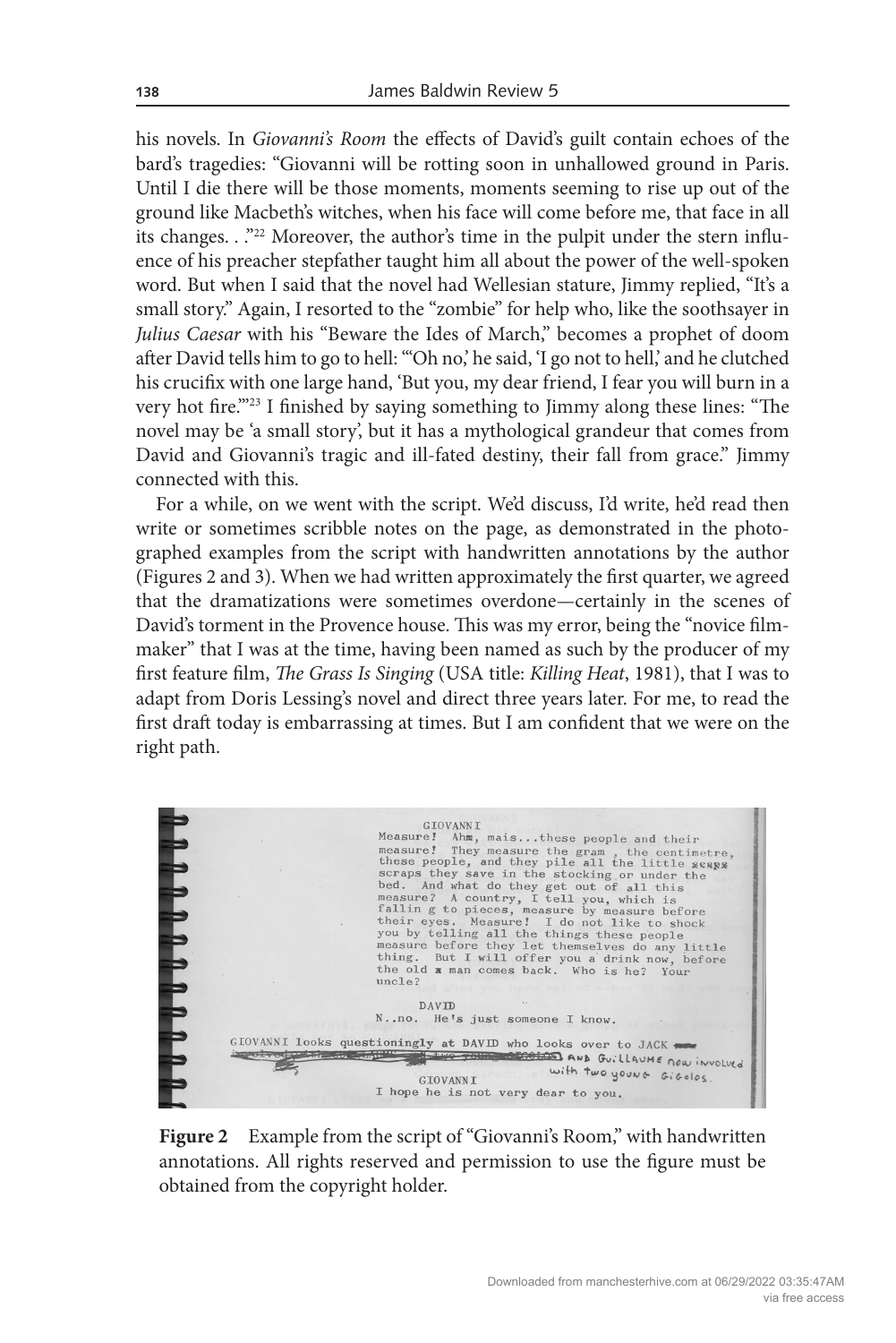

Figure 3 Additional example from the script of "Giovanni's Room," with handwritten annotations. All rights reserved and permission to use the figure must be obtained from the copyright holder.

Maybe the tragedy of the story infected our script, because at the end of 1978 it was brought to an abrupt halt by Jimmy's agent in New York. He controlled all the author's work. We were both in the city at the time, as my book, *Black Fire*, was being published in America thanks to Toni Morrison who was still an editor at Random House—it was renamed *We Are Everywhere* (1978) to avoid confusion with LeRoy Jones's anthology, *Black Fire* (1968). However, I was not present at Jimmy's meeting with his agent. I had no official contract with Jimmy, nor with the agent. He wanted \$100,000 for an option. Bernard Hassell, Jimmy's assistant and confidante, told me afterwards that Jimmy tended to spend more than he earned, his generosity letting money slip through his fingers. Needless to say, I did not have that sort of money, neither did Jimmy. It was a shock for us both. I had never asked for anything in writing from him, and he never thought to bring up the subject. Our collaboration was an act of love and trust.

For at least a year I did my best to find the money. A book has to be optioned to embark on a production. With the support of my British agent and publisher, Julian Friedmann, we presented the script as "A Film Development Proposal" from "Raeburn-Friedmann Associates Ltd, 4 Perrin's Lane, Hampstead, London NW3 1QY" —I still have a bound copy of the proposal with "to be continued!" written by me in ink on the last page we had reached in the script. But the producers we approached couldn't get their heads around a brazen homosexual love story. Even the idea of Brando and de Niro playing two of "these kinds of roles" was too much for them. The project struck them with terror. It seemed that the late 1970s was not the time for *Giovanni's Room*.

Jimmy passed away in 1987. I had not seen him for almost a year, as I was directing a movie set in South Africa (where I was banned), but shot in Nigeria and Zimbabwe. His devastating disappearance at the early age of 63 revived my desire to bring our screenplay back to life.

But there was to be a long wait before the clouds of homophobic prejudice began to lift in the world of film. The break came in 2003 with the television mini-series *Angels in America*, followed in 2005 with Ang Lee's *Brokeback Mountain*. Then in 2016 the clouds were well and truly dispersed by Barry Jenkins's *Moonlight*. Jimmy's work has been vigorously revived: in trains, planes, cafés—in Paris, London, Berlin, Southern Africa—I see people reading *Giovanni's Room*. Even in his lifetime Jimmy was not so universally read as he is today. The movie's moment had come.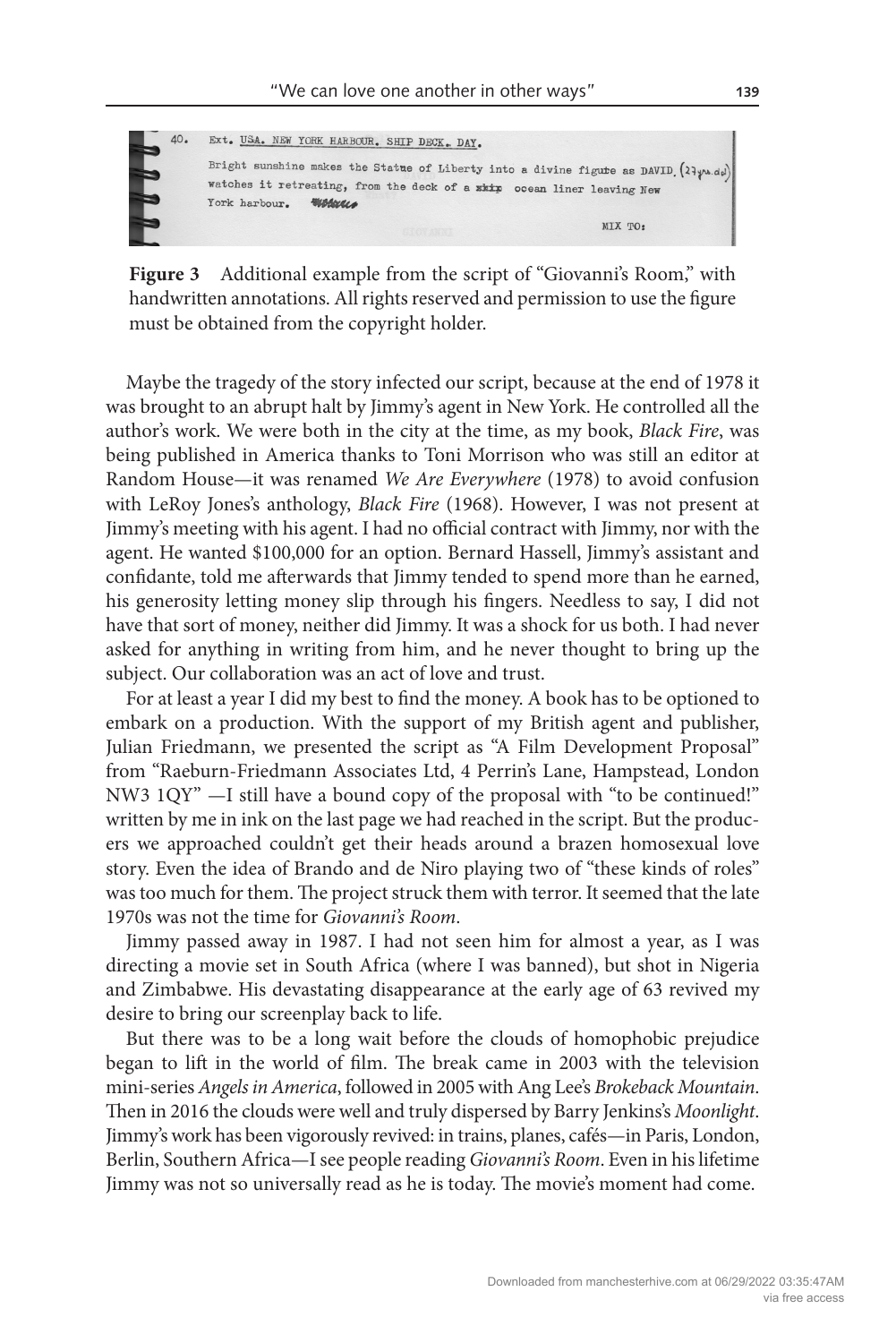Encouraged, I sought contact with the Baldwin Estate just before Barry Jenkins's next movie *If Beale Street Could Talk* was released. I scoured an old address book for phone numbers: I knew that Jimmy's assistant Bernard Hassell had died, as had his brother, David; I assumed his mother must have passed away too, and the numbers I had for his sister, Gloria, did not work. Only one number worked: for Eileen Ahearn who had become a friend in the 1980s when she was Toni Morrison's assistant, but who I had not seen since I was last in New York in 2003.

Luckily for me, Eileen has become one of the custodians of the Baldwin Estate. "The Estate is cautious about optioning the works," she told me. "Because we could sell everything Jimmy wrote tomorrow. *I'm Not Your Negro* and *If Beale Street Could Talk* are a start. After *Beale Street* comes out, we'll think of where to go next. I suggest you wait a while."

Meanwhile, I wonder if there is a special "caution" still being applied to this homosexual love story. Jimmy lived life to the full, drank and socialised, his energy and stamina were impressive, he delivered public speeches with fire. Naturally and openly gay, he never made a fuss about it, being neither adherent to, nor entertained by, affectations of homosexuality as a statement of defiance toward the heterosexual majority, even though he knew all too well where the suffering came from that created such behavior. His expressions, his gestures, his way of walking were unpremeditated and contained both masculine and feminine qualities; or, going back to my first vision of him as a Benin sculpture, he could have been the holistic embodiment of a great spirit that could be nothing other than itself.

It is well-known that Baldwin's lifestyle was embarrassing for some: Martin Luther King and Malcolm X were concerned about being associated with him, and Eldridge Cleaver infamously called him a "faggot" in *Soul On Ice* (1968). Driven by his intelligence and creativity, Baldwin was able to transcend the short-sightedness of such prejudice, and continue to write dangerously about politics, love, and sex.

I am now waiting to renew my option request. It will be more like an appeal based on the spirit of our collaboration. Jimmy wanted our script to be made. Of course, as usual, further drafts will be needed. If I can write them, they will be done in the way Jimmy wanted: not as a compromised commercial picture, but as a more intimate "auteur" work preserving his privileged access to a particular time and place within a small, huddled milieu of damaged characters . . . True, in every way, to the novel.

The film must be deeply moving and sad: tragic in a doomed, Shakespearean sense. Jimmy never played it safe. He memorably told me: "Know what you can do, then don't do it!" Risk was at the heart of his nature. He never paused for breath. I learned how to be an artist by watching him live and create. His life was a hurricane, his mind was its center transferring turmoil into lucid and beautiful prose.

A would-be producer—and perhaps the Estate as well—would need to face the terror at the heart of the novel. The screenplay should be brought to life by a director like Steve McQueen, for whom terror holds no sway. Such a movie would convey Jimmy's final message, as Jacques put it to David regarding the young man's moral confusion over Giovanni: "But you can make your time together anything but dirty, you can give each other something which will make you both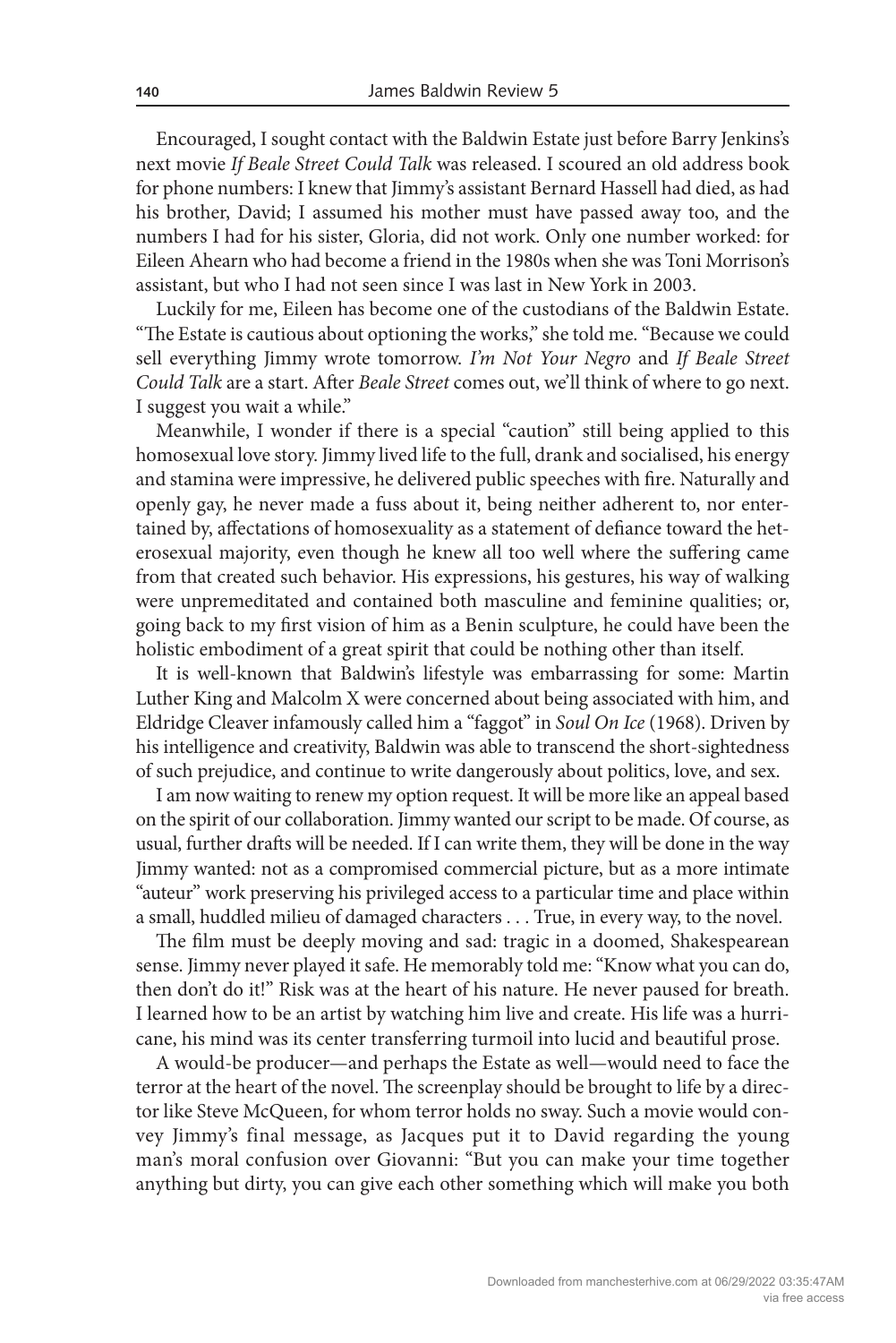better—forever—if you will *not* be ashamed, if you will *not* play it safe."24 We all know what that "something" is.

*Giovanni's Room* could never be a "feelgood" movie; it can only be a profound tragedy. We shall always weep for King Lear's doomed destiny, and we shall always weep for Giovanni as David breaks his heart. At the end of the movie there will be no "happy ending"—the audience will grieve for Giovanni's terrible death, and weep once more.

#### **Notes**

Every effort has been made to obtain permission to reproduce copyright material, and the publisher will be pleased to be informed of any errors and omissions for correction in the electronic edition.

1 James Baldwin, *Giovanni's Room* (1956) (New York, Vintage, 2013), p. 106.

 *Ibid*., p. 40. *Ibid*., pp. 22, 16. *Ibid*., p. 27. *Ibid*., p. 45. *Ibid*., p. 104. *Ibid*., p. 24. *Ibid*., p. 45. *Ibid*., p. 26. *Ibid*., p. 56. *Ibid*. p. 50. *Ibid*., pp. 57–8. *Ibid*., pp. 26–7. *Ibid*., pp. 38–9. *Ibid*., p. 40. *Ibid*., p. 61. *Ibid*., p. 3. *Ibid*., p. 85. *Ibid*., p. 139. *Ibid*., p. 75. *Ibid*., p. 111. *Ibid*., p. 42. *Ibid*., p. 40. *Ibid*., p. 57.

## **Works Cited**

Baldwin, James, *Giovanni's Room* (1956) (New York, Vintage, 2013).

## **Contributor's Biography**

**Michael Raeburn** was born in Egypt and grew up in Zimbabwe. He has an Honours Degree in French from the University of London. His first feature film *The*